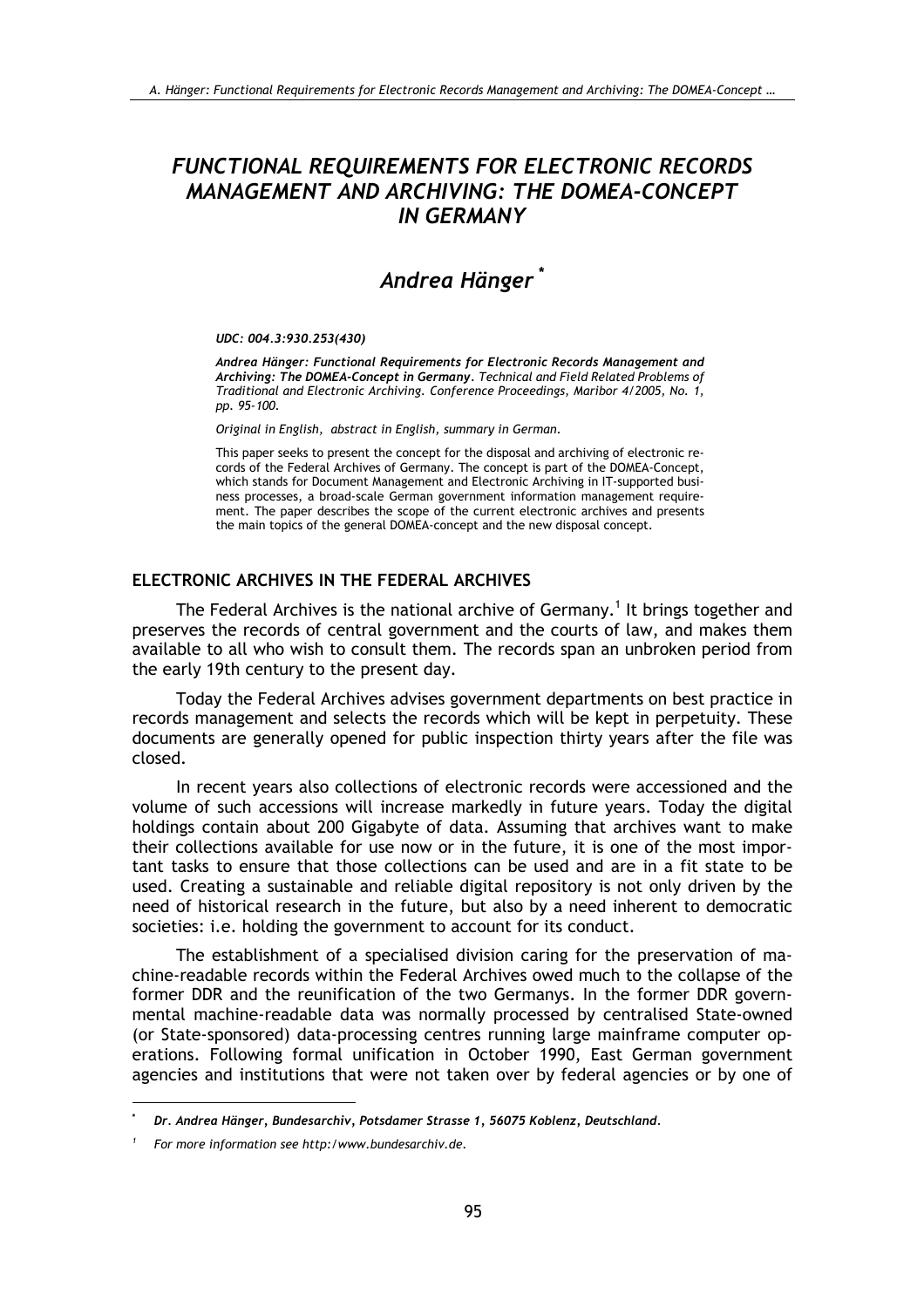the newly established Länder were either privatised or dissolved. As a result, many of the State data-processing centres were shut down, and in the dismantling process. data holdings were often systematically destroved or relocated to new private companies. In order to attempt to secure as much information as possible, the Federal Archives needed to respond quickly. Firstly, the Federal Archives Act was amended in 1990 in order to provide the legal authority for the transfer of former DDR records to the Federal Archives. Secondly, a specialised section for electronic records was established in the Federal Archives in August 1991.

Above all, it was important not only to acquire data, but also to secure documentary information that allowed this data to be read and interpreted. Particular success was gained in the acquisition of the "Datenspeicher gesellschaftliches Arbeitsvermögen", a collection of data files that contain the individual-level information for a high percentage of the former DDR workforce, including details on education, training and employment. The entire data collection contains information on about 7,25 million individuals and extends to some 1,5 Gigabytes of data. Computerised databases covering the general areas of statistics, economics, agriculture, education, penal registration, and labour have all been preserved.

The capture and interpretation of data from the databases recovered from the former DDR provide an interesting case-study of what might be called 'digital archaeology' and the very difficult reconstruction of data and documentation allowed to gain many experiences so that today, the importance of a well managed data transfer is obvious.

Besides the east-German data, the digital repository contains recent statistics on the labour market situation, some military databases, geological information systems, a few records from document management systems and even personal papers in a digital form.

The experience with the digital archaeology showed very clearly the need for a standardized disposal procedure - otherwise it will not be possible to manage a far more important digital repository in the future. At present for example nine different document and workflow management systems are or will be in use in German federal agencies. Another problem is that digital objects unlike paper records cannot be left in an obsolete format and then turned over to a digital repository after a long period of neglect (i.e. a retention period of 30 years). This challenge is as much a social and institutional one, as it is a technical one because for long-term preservation we rely on institutions that go through changes in purposes, politics, managing and funding.

Without standardisation of technical and organisational procedures there is no chance in managing the disposal and archiving with the available resources. Fortunately the Federal Archives got the chance that to integrate its efforts at setting standards in the most important German e-government strategy, DOMEA.

### THE DOMEA CONCEPT

DOMEA, which stands for Document Management and Electronic Archiving in ITsupported business processes, is a broad-scale German government information management requirement. The program, also known as "Konzept Papierarmes Büro" (the paperless office concept), was instituted in 1996 by the Federal Government Co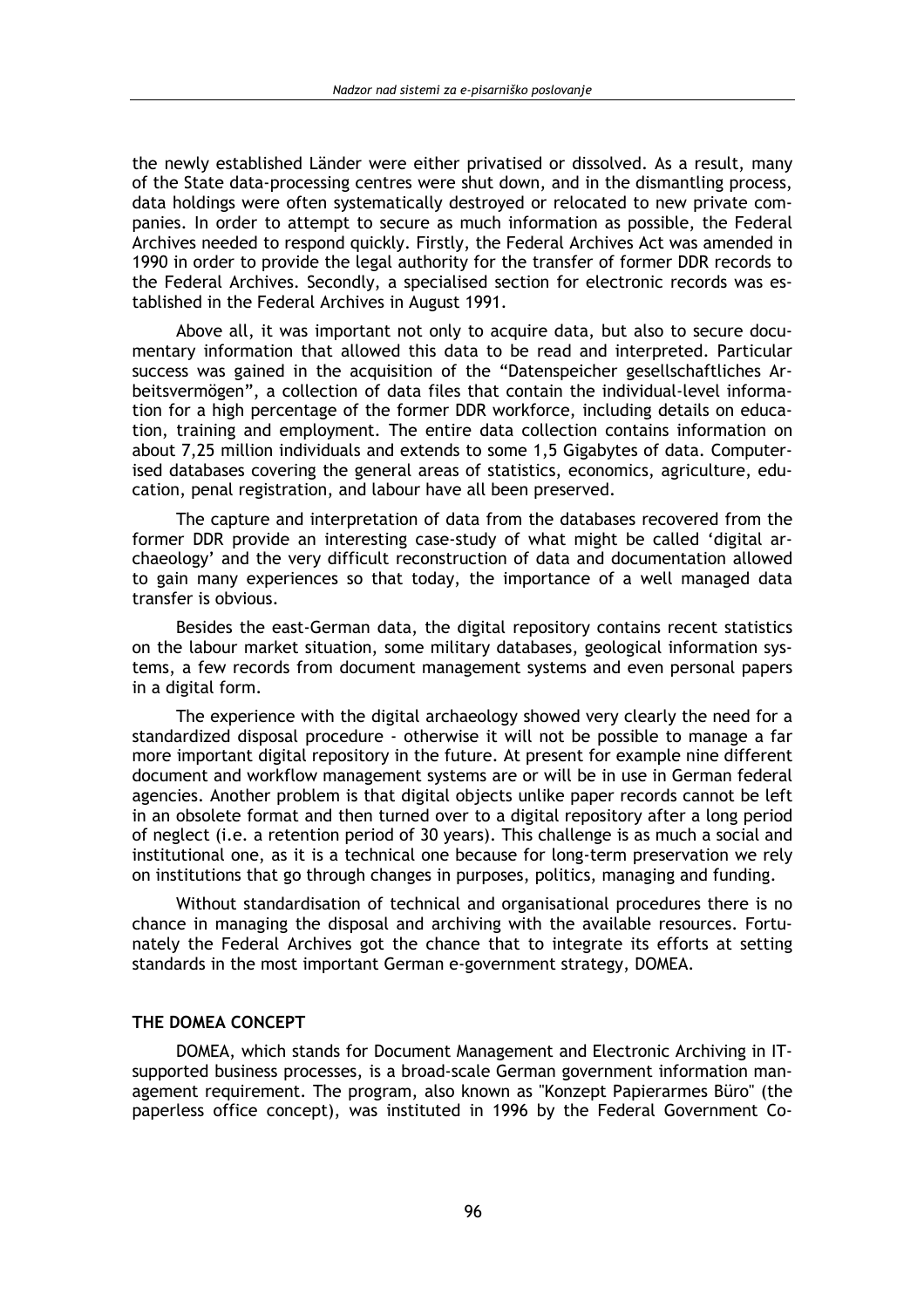ordination and Advisory Agency for IT in the Federal Administration (KBSt)<sup>2</sup> to assist government agencies in selecting suitable solutions or suppliers of content management, business process management and records management.<sup>3</sup>

The DOMEA concept consists of three parts: the organisational concept which describes the procedures of records and business process management in an electronic environment, the requirements specification with about 250 requirements for electronic records and business process management systems and the certification for IT suppliers who wish their products to be evaluated against the requirements. The concept forms a baseline which sets out the minimum necessary for a reliable electronic records management system. Each administration wishing to make use of these requirements will always need to consider its own specific business needs and context. The generic requirements must be tailored by adding special needs and selecting from alternative requirements according to corporate policy and practice. The concept describes the whole business process starting from the incoming letter, email or report, through its processing to its disposal.

The DOMEA concept establishes the core requirements for an electronic records management system in public administrations.<sup>4</sup> These systems have to comply with various regulations which are imposed by laws, standing orders, regulations and instructions. These prescriptions are firstly the completeness, integrity and authenticity of official records. That is to say that official documents cannot be subsequently altered, changed, removed, destroved or deleted. Secondly the systems have to realise the records principle of public administration, which means that documents have to be appropriately kept together in systematically arranged subject files according to the functions of a particular office. Thirdly the systems have to comply with the accountability and lawfulness of administrative procedures, which means that accountability and responsibilities have to be documented in the records in the course of business and that the state of affairs and the development of transactions in a given case have to be fully evident in the records at any time. The DOMEA-concept shows how to securely manage records throughout a controlled lifecycle in compliance with relevant regulatory requirements.

To perform its mission, the KBST develops framework rules for the use of IT within the federal administration. Upon approval by the ministries in the Inter-ministerial Co-ordination Committee for Information Technology in the Federal Administration (IMKA), the KBSt publishes such rules as general recommendations.

<sup>2</sup> The Federal Government Co-ordination and Advisory Agency for IT in the Federal Administration (KBSt) was founded in 1968. Located within the Federal Ministry of the Interior, the KBSt is an inter-ministerial agency of the Federal Government intended to ensure that the federal administration optimizes its use of information technology for specific fields and in organizational, economic and technical terms. The Federal Government's goals for IT use are to link IT strategically with other administrative areas such as management and organization, to ensure that this complex technology remains controllable and manageable in the future, and to combine IT resources using new organizational approaches and the most comprehensive and uniform IT standards possible.

<sup>3</sup> Koordinierungs- und Beratungsstelle der Bundesregierung für Informationstechnik in der Bundesverwaltung (KBSt). DOMEA. Aufbau eines Pilotsystems für Dokumentenmanagement und elektronische Archivierung im ITgestützten Geschäftsgang. Teil 1: Organisationskonzept. Teil 2: Leistungsverzeichnis der Ausschreibung, Bonn 1997 (Schriftenreihe der KBSt, 34; http://www.kbst.bund.de/papers/sr/34/); Koordinierungs- und Beratungsstelle der Bundesregierung für Informationstechnik in der Bundesverwaltung (KBSt). Abschlußbericht zum Projekt DOMEA®. Dokumentenmanagement und elektronische Archivierung im IT-gestützten Geschäftsgang. Köln: Bundesanzeiger 1999 (Schriftenreihe der KBSt, 41).

<sup>4</sup> For the description of the first DOMEA-project see Andreas Engel/Michael Wettengel, From project to practice, the DOMEA-project in Germany, in: ARMA July/August 2003, Vol. 37, No. 4, p. 49-56.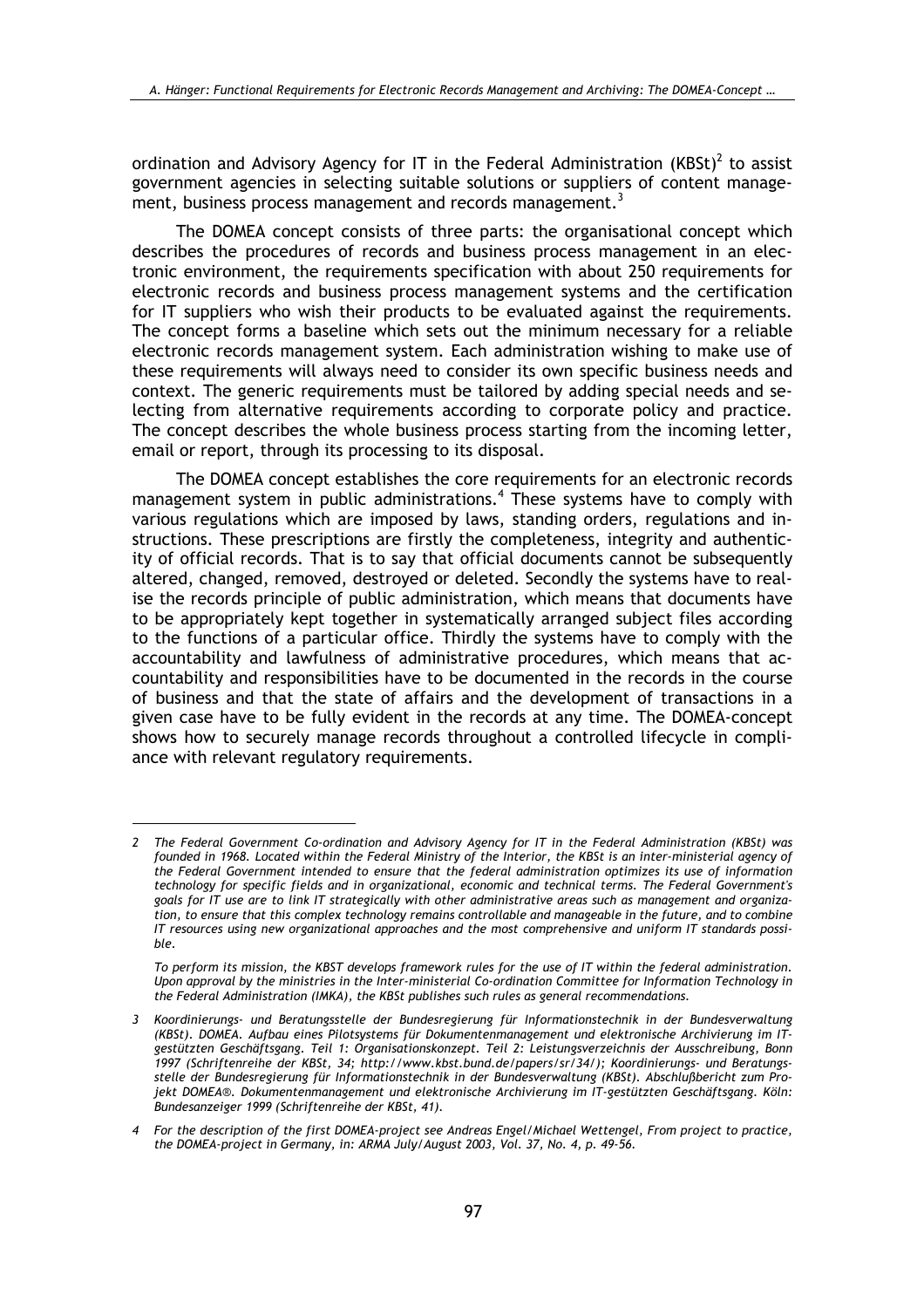Since 1996 DOMEA has become the most important guideline for the implementation for electronic records and IT-support of business processes. The rapid technological development and a lot of new practical experience lead the KBSt to relaunch the concept. In September 2003 the draft of the revised concept was published on the website of the KBSt,<sup>5</sup> where it could be discussed and commented by the interested public. The final version was published in January 2005.<sup>6</sup> The new concept is not only concentrated on the federal administration anymore, but integrates the requirements of the regional and local administrations.

Already the first DOMEA-concept dealt with the questions of disposal and archiving of electronic records. The recommendation for the disposal and archiving of electronic records in federal agencies was published in September 1998.<sup>7</sup>

The concept establishes a very detailed procedure for the disposal and archiving of electronic records. This procedure has never been realised in practice. This is above all due to the fact that electronic records and business process management systems have only been recently implemented in the agencies or are still in the phase of introduction. Even if agencies are already working completely electronically, the retention periods haven't expired yet, whereas the concept provided for a significantly shorter period of implementation.

#### THE NEW CONCEPT FOR THE DISPOSAL AND ARCHIVING OF ELECTRONIC RECORDS

In January 2004 the KBSt invited the Federal Archives to set up a new project group to work on a revision of the concept. Under the direction of the Federal Archives and the assistance of the KBSt a group of archivists of federal, regional and local archives and consultants had the ambitious task to define a standardized disposal procedure including a set of metadata for the disposal and archiving of electronic records.<sup>8</sup> The aim was to find a suitable and efficient procedure for the disposal of electronic records created and maintained in office systems. This procedure should facilitate appraisal in an electronic environment and enable public agencies to meet their obligation to transfer non current electronic records to the Federal Archives. The new concept describes all phases of the lifecycle through which documents typically pass, including creation, authoring, approval, release, and ultimately revision or retirement and archiving. It defines the procedures which have to be implemented to make sure that the disposal can be managed as automatically as possible. As opposed to the first concept it should be applicable to every level of public administration according to the larger public of the new DOMEA-concept. In September 2004 the working group presented its draft to the "Archivreferentenkonferenz", the conference of the heads of the state and the federal archives, which gave their approval. It was published in January 2005 on the website of the KBSt together with the DOMEA-concept and several other special guidelines (data protection, electronic signatures, communication).

<sup>5</sup> http://www.kbst.bund.de/Anlage304093/pdf datei.pdf.

<sup>6</sup> http://www.kbst.bund.de

<sup>7</sup> Koordinierungs- und Beratungsstelle der Bundesregierung für Informationstechnik in der Bundesverwaltung (KBSt). Konzept zur Aussonderung elektronischer Akten. Teil 1: Empfehlung des Bundesarchivs zur Aussonderung elektronischer Akten. Teil 2: Erfahrungen zum Aufbau und zur Ablage elektronischer Akten im DOMEA®-Projekt, Bonn 1998 (Schriftenreihe der KBSt, 40).

<sup>8</sup> The new concept is available on the KBSt web site http://www.kbst.bund.de.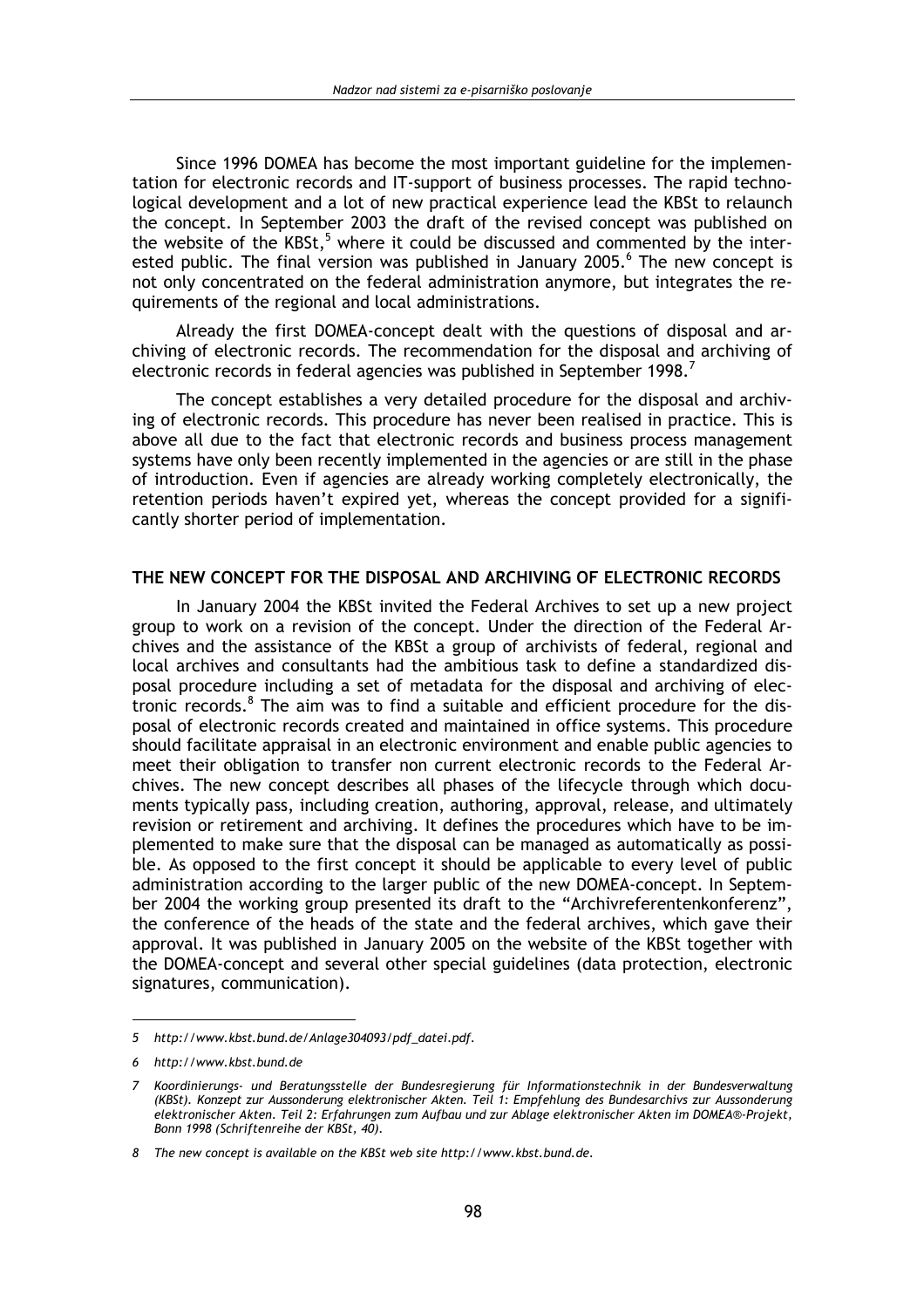The new concept focuses on three main conditions for a successful disposal: Firstly, the archival appraisal should take place in the agency to reduce the amount of data being transferred to the archival institution as much as possible. The concept defines the procedures and metadata which have to be implemented to make sure that the disposal can be managed as automatically as possible. A two-stage disposal procedure is recommended. In an initial stage, the archival institution delivers a disposal schedule. The disposal schedule establishes a timetable for the life cycle of the records as provided for by legislation, regulation, or administrative procedure and provides authorization for their disposal on the basis of the filing plan of the transferring agency. The schedule is implemented in the electronic records management system of the agency. For an automatic selection of records, the metadata of documents, folders and files have to contain a data field "disposal instruction" which can either receive the entry "to be deleted", "to be appraised" or "of archival value". The information should be registered at the file level and to be inherited downwards to all folders and documents created subsequently under the particular file.<sup>9</sup> On the basis of this information, in the second stage the agency automatically selects those files whose retention period have expired and which are of archival value or have to be appraised and transfers them to the archival institution.

The effectiveness of this two-stage procedure depends on the quality of the disposal schedule. Therefore the concept recommends that the archival institution should have a limited access to the records management system of the agency in order to review and update continuously the disposal schedule.

Secondly, the new concept defines a new metadata, a time limit for the conversion to make sure that the conversion into an archival format takes place directly after a file is closed, at the beginning of the retention period and not only at the moment of the transfer to avoid that formats get obsolete when the retention periods are long. Given the current length of retention periods of 30 years and more this provision is absolutely necessary to prevent a loss of data.

Thirdly, the new concept does not only describe the procedures, it shall also offer a practical solution to transfer the principles into the practice. A set of metadata was defined which can be transferred into an XML schema and implemented by the IT suppliers in the electronic records management systems. This will be part of the requirements of the new DOMEA certification in 2005. The aim is to standardise and in consequence fasten the disposal procedures by making the electronic records management systems of the public administration to interoperate with the archival management systems. This set of metadata has to meet on the one hand the different corporate policies and practices on the federal, regional and local level. On the other hand it has to be sufficiently detailed and concrete to meet the needs of the IT-suppliers. It stresses the importance of the audit trails which capture and store automatically all the actions that are taken upon an electronic record, the user initiating and carrying out the action and the date and time of the event and which have to be assigned to the records which are transferred to the archives. The basic schema will not prescribe the obligation level for every metadata element. These decisions

<sup>9</sup> The DOMEA-concept is based on a three-level object hierarchy for documents, folders and files. Files enter in a corporate information structure, in German administrational tradition the filing plan. On every level, metadata are defined. Their application follows the principle and functionality of inheritance from the higher object to the lower. Filing a document into a folder or creating a new folder is analogous to associating it with the relevant part of the corporate information structure.